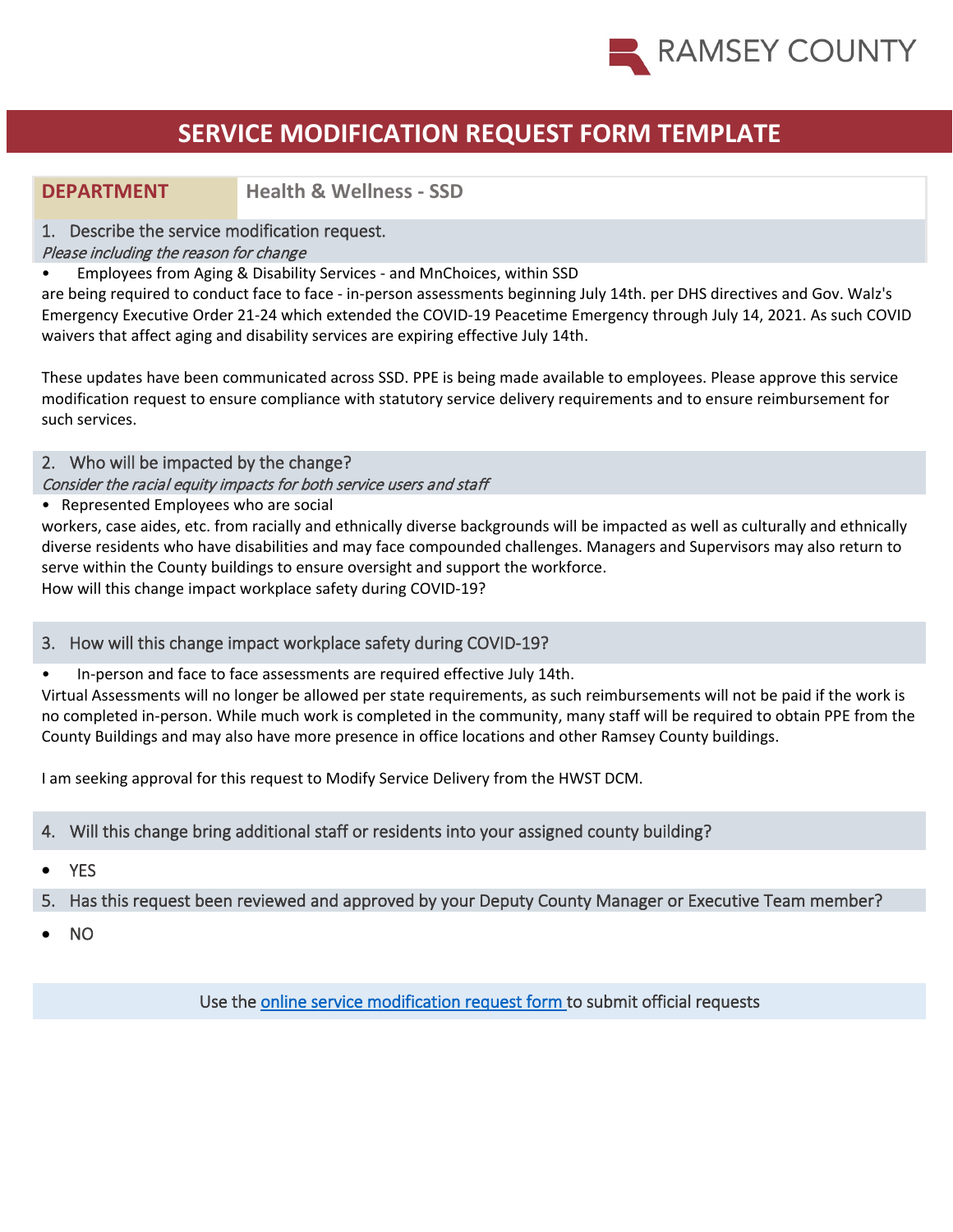

## **DEPARTMENT Social Services – Mental Health Center**

#### 1. Describe the service modification request.

#### Please including the reason for change

ACT - Every member on the ACT is fully vaccinated. The team would like to return to team meetings in person daily. ACT staff will have a choice to attend in person with option to attend virtually if preferred. This would result in approximately 12 staff daily in the office at the same time between

11:00 am - 1:00 pm.

Reason: ACT has an intensive service delivery model that includes daily team meetings. The team requested a return to inperson meetings as this is valuable to the team and their service delivery.

All MHC Services - We are asking to resume in person groups.

Reason: both clients and staff have asked for this. Although we managed to do telehealth groups, some clients struggle with this option. In order to provide best services, we should provide this option again, while continuing to practice safety.

#### 2. Who will be impacted by the change?

#### Consider the racial equity impacts for both service users and staff

Staff impacted: On the 1st floor, ACT shares office space with the Mother's First program.

On the 2nd floor others affected include, front desk, support staff, other clinical staff who don't do groups, some clients that come in person for walk-ins or individual therapy.

Clients impacted - clients attending groups. We provided chrome books for all clients who attend groups, however, it can still be a challenge, especially for clients from low socioeconomic status due to limited access to internet service.

#### 3. How will this change impact workplace safety during COVID-19?

ACT - Staff will wear masks while in staff meetings.

All MHC Services - We will continue to wear masks and practice social distancing while with clients.

#### 4. Will this change bring additional staff or residents into your assigned county building?

• YES

#### 5. Has this request been reviewed and approved by your Deputy County Manager or Executive Team member?

• NO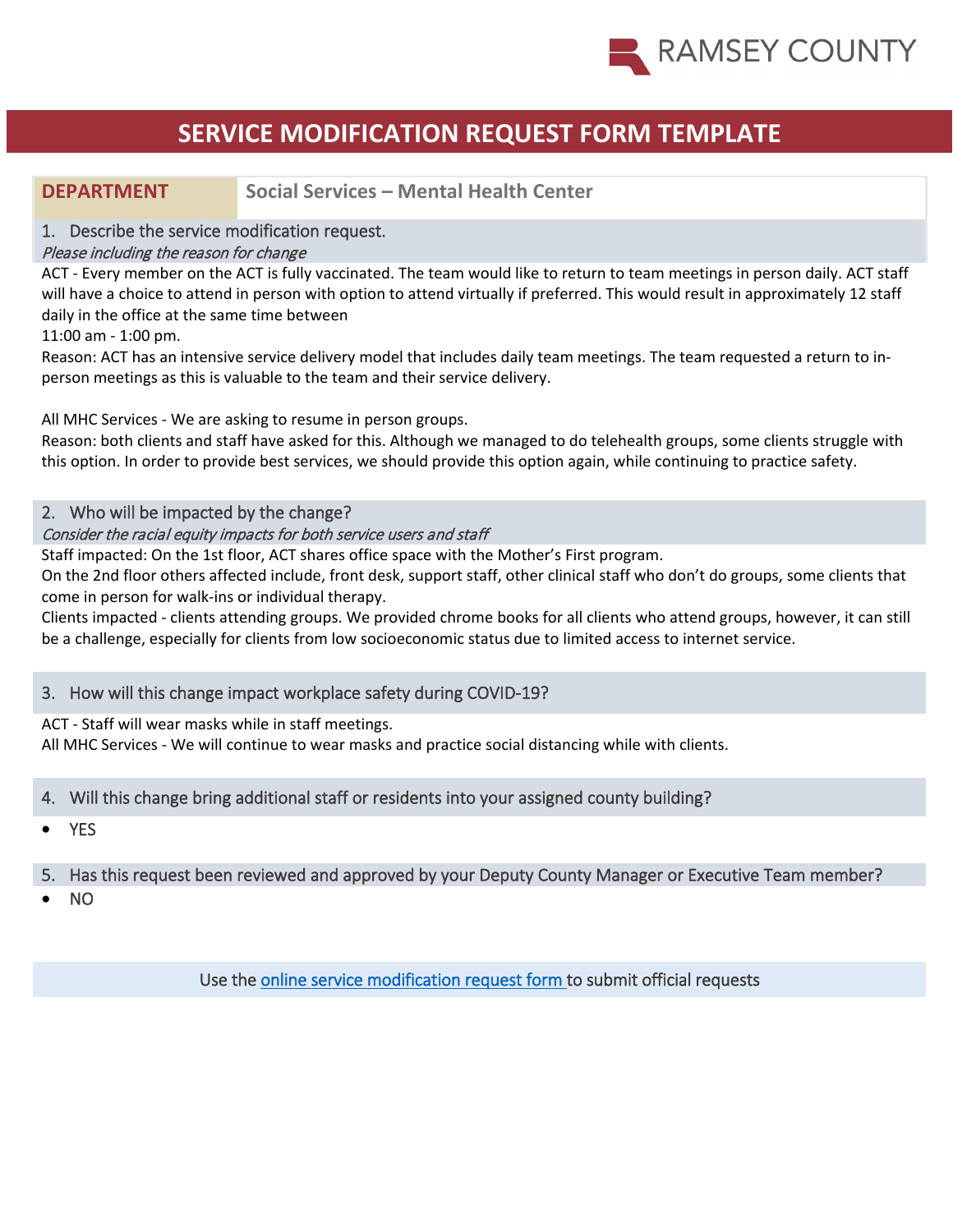

## **DEPARTMENT Social Services**

#### 1. Describe the service modification request.

#### Please including the reason for change

In the next 30-60 days, we expect the waiver that allowed us to bill for telephone calls to expire, resulting in more face to face contact with clients, both at the clinic and in the community. We will also be resuming face to face groups at the clinic. We will continue to provide video telehealth services to clients with that capability.

#### 2. Who will be impacted by the change?

#### Consider the racial equity impacts for both service users and staff

This will impact staff and clients as we navigate challenges with technology, returning to face to face encounters while considering the health risks associated. To address the technology concerns, we have created a "walk-in/call-in" technology help desk to get clients familiar with the telehealth systems.

#### 3. How will this change impact workplace safety during COVID-19?

With an increase of people in the building, we will need to be even more aware of our existing cleaning, distancing, and masking practices. We continue to have signs on the doors that designate sanitized vs unsanitized space. We continue to stagger appointments and days clinicians work in the office to reduce the number of people in the building.

4. Will this change bring additional staff or residents into your assigned county building?

**YES** 

#### 5. Has this request been reviewed and approved by your Deputy County Manager or Executive Team member?

• NO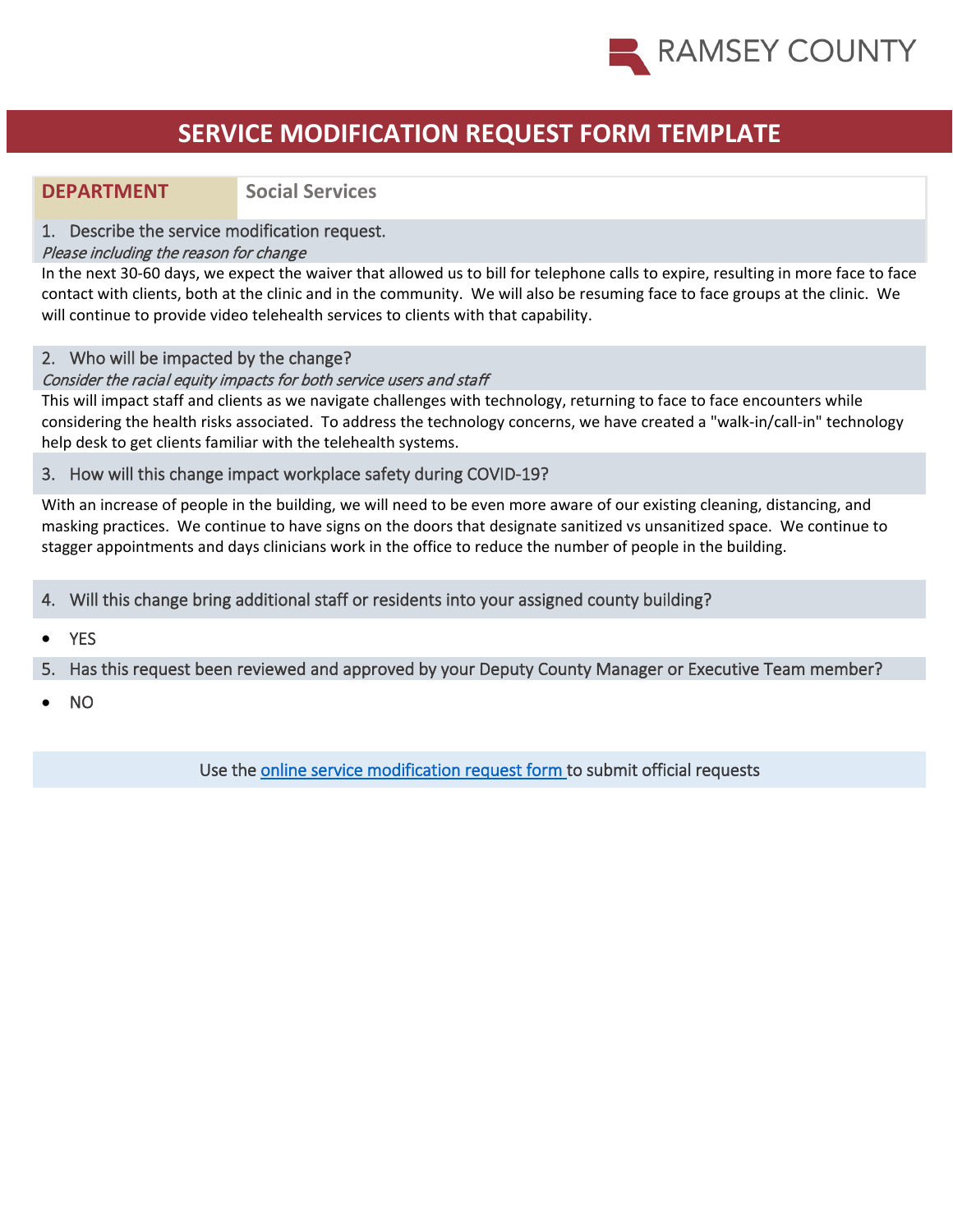

## **DEPARTMENT Social Services**

#### 1. Describe the service modification request.

#### Please including the reason for change

Requested service delivery modification: In the next 30-60 days, we expect the waiver that allowed us to bill for telephone calls to expire, resulting in more face to face contact with clients, both at the clinic and in the community. Currently, we see about 80% of clients via telehealth or over the phone. The majority of our staff come into the office about once per week. When the waiver expires, most clinical staff will return to the office 1-2 additional days per week (between 8 AM and 6 PM) for in-person visits. We anticipate a return of about 10-20% of the clients we see now becoming face to face encounters. We will also have some staff meeting clients in the community with a recommendation to meet outdoors whenever possible. We will also be resuming face to face groups at the clinic (which was included in the previous service delivery request.) We will continue to provide video telehealth services to clients with that capability, but not all clients have access to technology or wifi/data.

#### 2. Who will be impacted by the change?

#### Consider the racial equity impacts for both service users and staff

This will impact staff and clients as we navigate challenges with technology and returning to face to face encounters while considering the health risks associated. To address the technology concerns, we have created a "walk-in/call-in" technology help desk to get clients familiar with the telehealth systems.

#### 3. How will this change impact workplace safety during COVID-19?

With an increase of people in the building, we will need to be even more aware of our existing cleaning, distancing, and masking practices. We continue to have signs on the doors that designate sanitized vs unsanitized space. We continue to stagger appointments and days clinicians work in the office to reduce the number of people in the building.

- 4. Will this change bring additional staff or residents into your assigned county building?
- **YES**
- 5. Has this request been reviewed and approved by your Deputy County Manager or Executive Team member?
- NO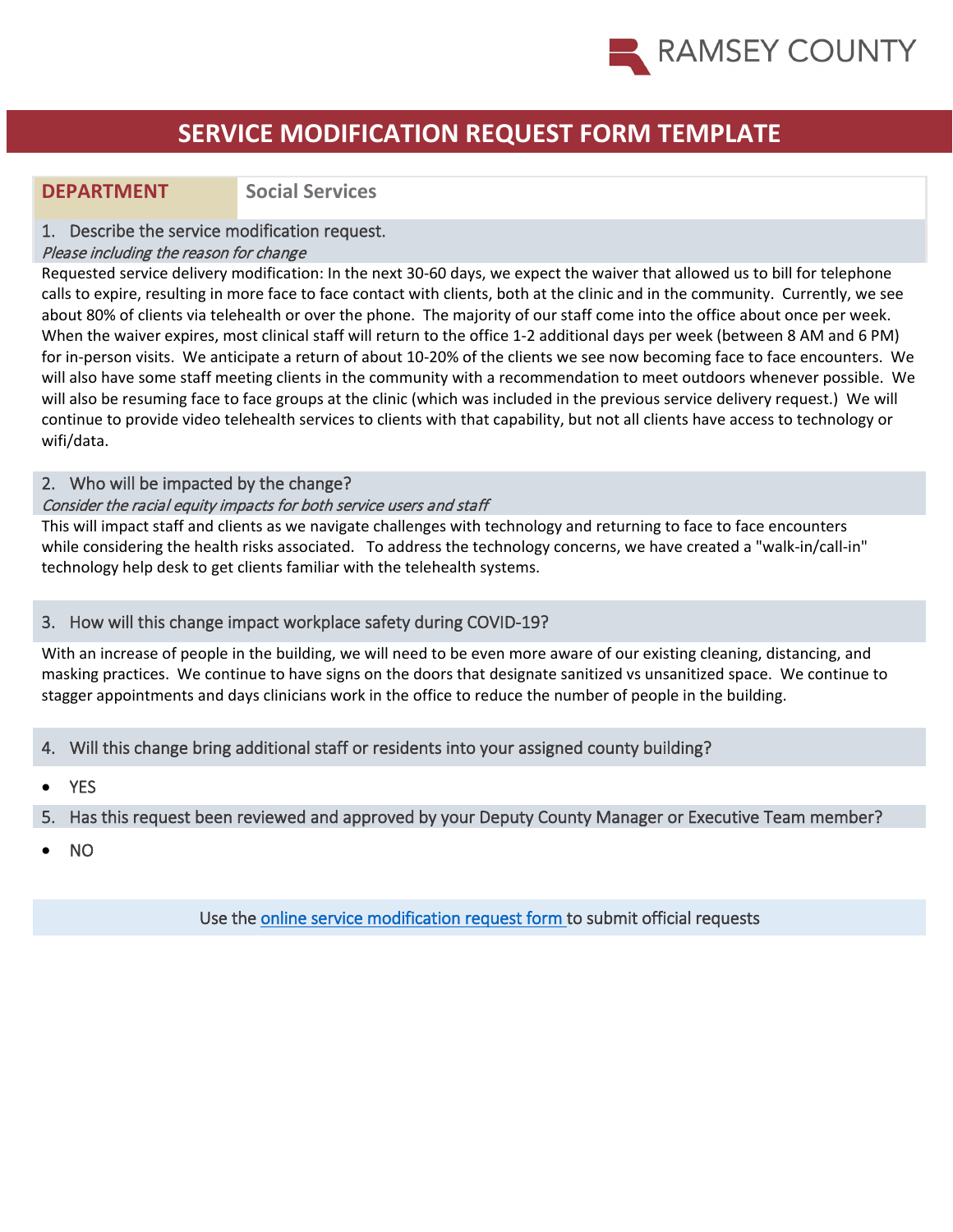

## **DEPARTMENT Public Health – 555 Cedar**

#### 1. Describe the service modification request.

#### Please including the reason for change

Reinstate walk in service for appointments for clients, Clinic 555 and Vital Records when all procedural, process and staffing elements are in place. Target date June 2021

#### 2. Who will be impacted by the change?

#### Consider the racial equity impacts for both service users and staff

Clients are calling and requesting this service be reinstated. Recent increase in "no show" appointments allows for providers to see walk in clients. Pre COVID rates of walk in appointments were about 50% of all appointment types. Vital Records clients are coming on site expecting return to walk-in service is available.

Clients who are "present" focused will not be able to be seen without a walk-in option. Potential increase for sexually transmitted disease spread and unintended pregnancy if clients cannot be seen. VR – not meeting customer needs.

Absence of walk in service does not allow clients to access Sexual Health services when they need to be seen. Currently, 69% of Clinic 555 clients identify as something other than white, 92% fall 250% or below the federal poverty level (FPAR 2020.) Offering walk in services allows Clinic 555 clients to be seen when they are able as evidenced by the high walk in rate pre-COVID.

#### 3. How will this change impact workplace safety during COVID-19?

Screening and masking is still required at the Cedar building. Barriers remain in place, and lobby capacity will need to be monitored for social distancing.

Workplace 2.0 planning safety provisions will not need to change.

- 4. Will this change bring additional staff or residents into your assigned county building?
- YES
- 5. Has this request been reviewed and approved by your Deputy County Manager or Executive Team member?
- **YES**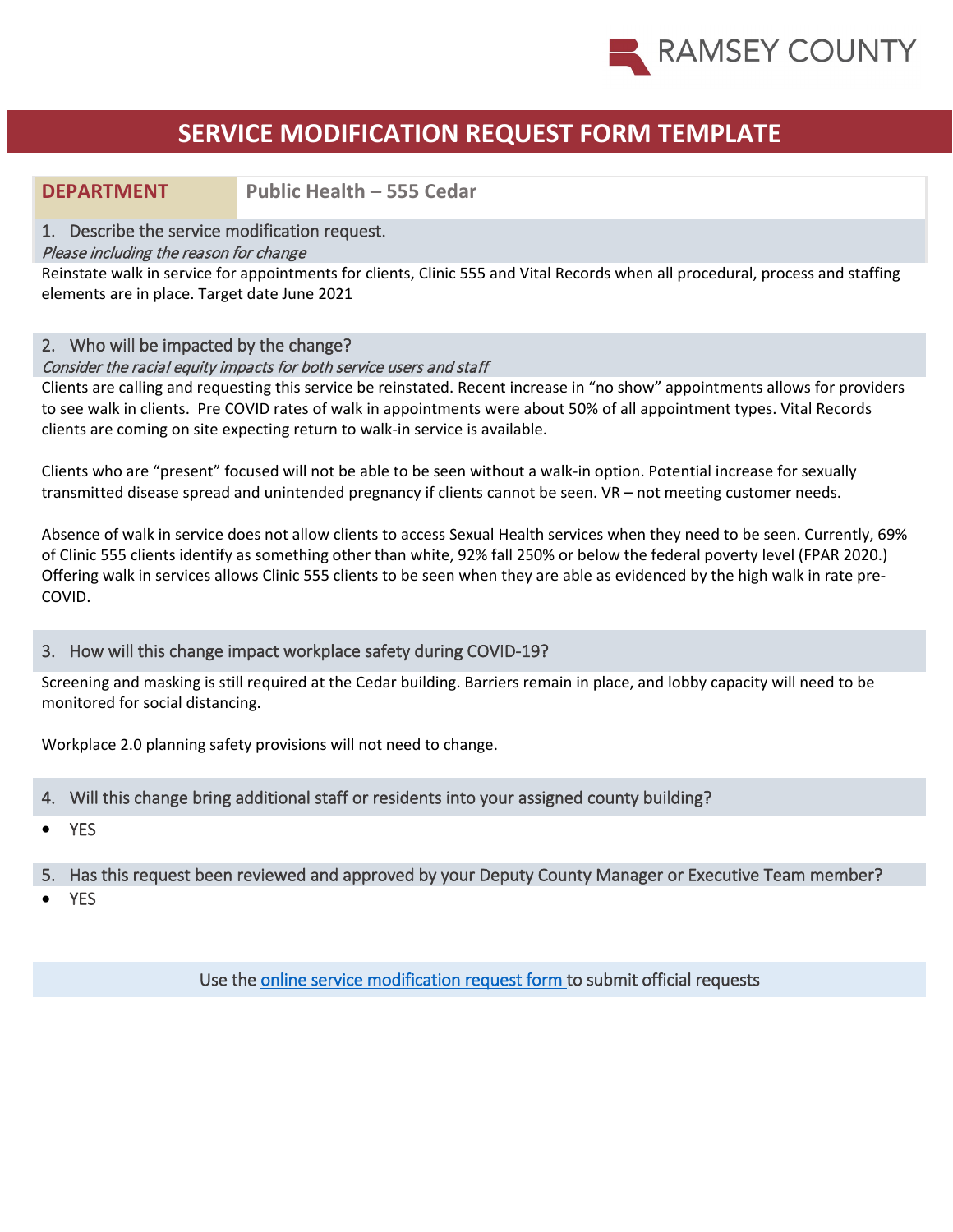

**DEPARTMENT Public Health – Sexual Violence Services** 

### 1. Describe the service modification request.

#### Please including the reason for change

Return to in-person response for Medical Advocacy at United Hospital as

of June 14, 2021. Before COVID, advocates were automatically called to arrive in-person to be present for the Sexual Assault Exam. United Hospital now allows one visitor per patient. During the exam, visitors are asked to step out, but Advocates will stay with the permission of the patient.

### 2. Who will be impacted by the change?

#### Consider the racial equity impacts for both service users and staff

An estimated 4-6 clients will be served per month in person at the hospital.

\* Majority of our clients with known race identify as non-white. Follow up care and services can be difficult without building trust and without having access to services. In-person presence helps eliminate technology accessibility issues, increases rapport/trust, and increases ability to communicate more easily with non-verbal cues (vs audio only or partial video calls).

- Majority of staff who will respond during normal business hours identify
- as non-white, all but 1 have received both shots so far
- Majority of volunteers who will respond outside of business hours do

identify as white, most have received or are scheduled to receive their vaccines. There is always a staff back up for after hours shifts.

#### 3. How will this change impact workplace safety during COVID-19?

This change will not affect safety in the office workplace.

\* Volunteers have received training on COVID Safety, proper use of PPE, and protocols.

- Volunteers will be provided PPE by SOS
- Volunteers will have the opportunity to get vaccinated
- Volunteers have Ramsey County badges

### 4. Will this change bring additional staff or residents into your assigned county building?

- NO
- 5. Has this request been reviewed and approved by your Deputy County Manager or Executive Team member?
- **YES**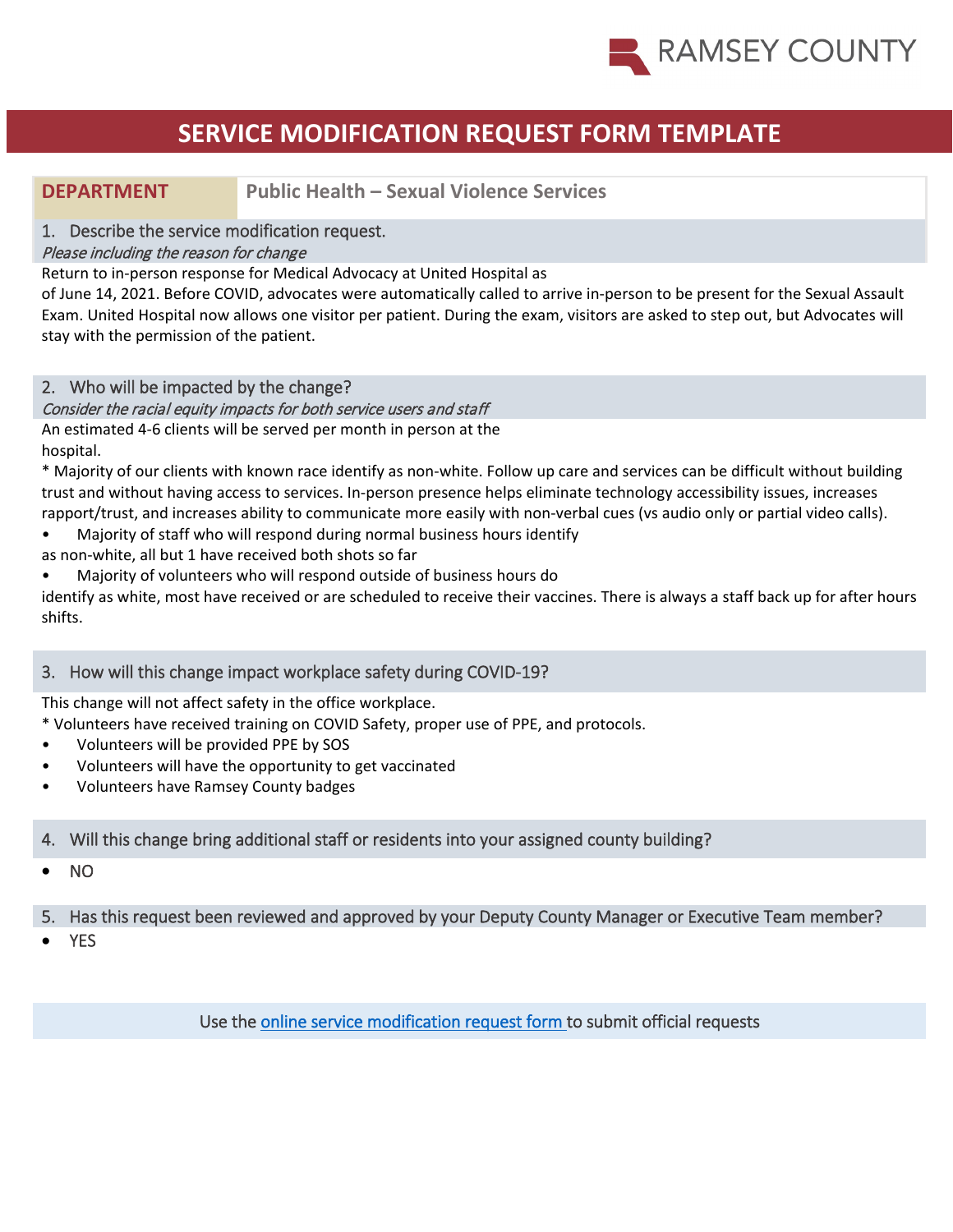

### **DEPARTMENT Veterans Services**

#### 1. Describe the service modification request.

#### Please including the reason for change

Conduct summertime outreach at Marketfest and North St. Paul Car Show. We would like to return to being at events to meet veterans and their families, educate them about our services and recruit mentors for the Ramsey County Veterans Court Mentor Program.

2. Who will be impacted by the change?

#### Consider the racial equity impacts for both service users and staff

Staff people Donn Lindstrom and Chris Hvinden will represent the department for most events but might be joined by other staff depending on event schedule. We will be reaching out to the residents of Ramsey County and their families who attend these events.

#### 3. How will this change impact workplace safety during COVID-19?

Outreach will be done outdoors and not in the Veterans Services offices. We hope that it will educate and engage veterans and their families who may benefit from our services

- 4. Will this change bring additional staff or residents into your assigned county building?
- NO
- 5. Has this request been reviewed and approved by your Deputy County Manager or Executive Team member?
- YES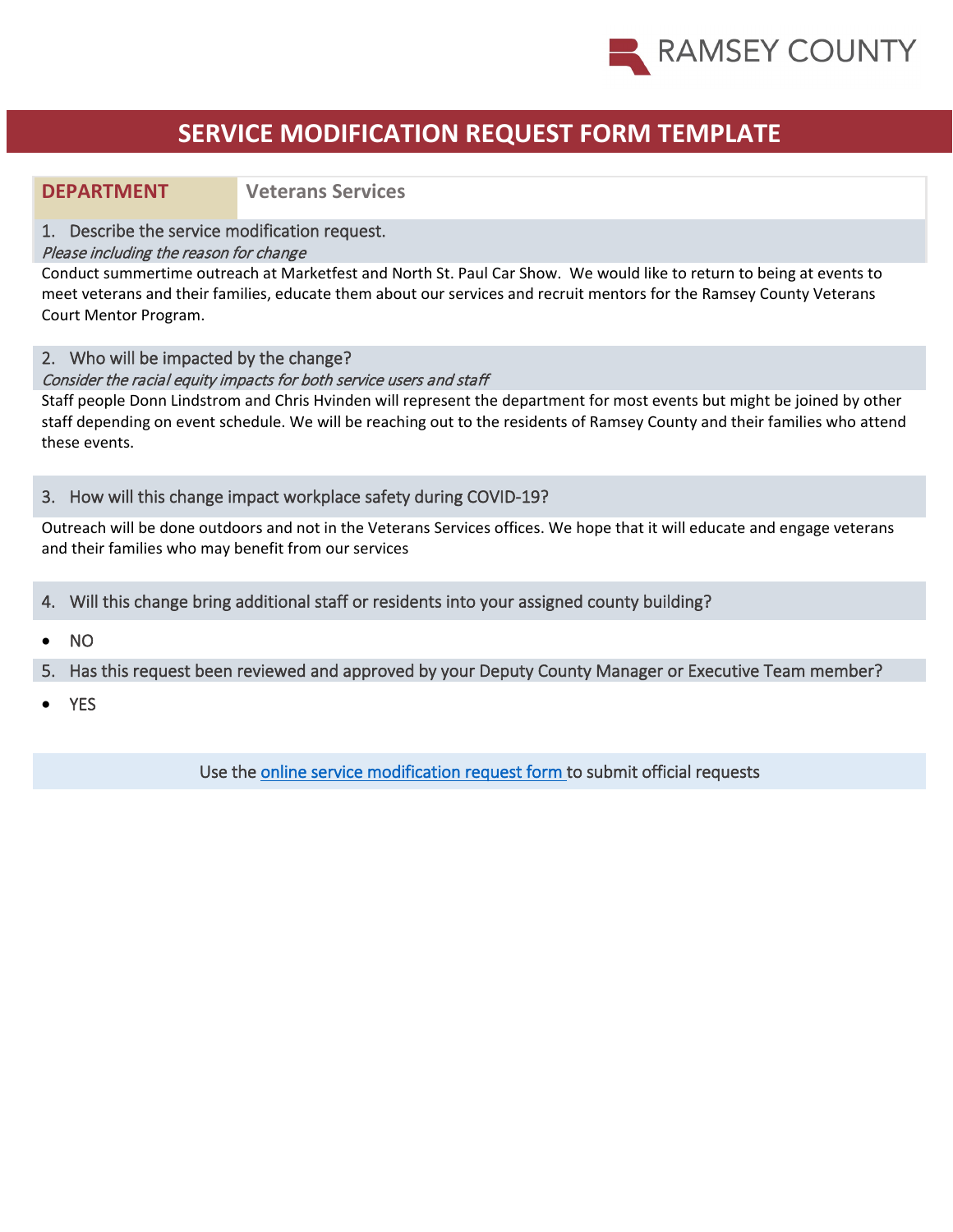

### **DEPARTMENT Library**

### 1. Describe the service modification request.

#### Please including the reason for change

• The seven Ramsey County Libraries plan to allow listed activities in

keeping with the lifting of restrictions by the CDC, Governor Walz and Ramsey County in addition to plans to re-introduce inperson programing, with certain restrictions, in all seven branches.

- This includes:
- o Removal of building visit time limits.
- o Removal of space and room capacity.
- Activities to be added include:
- o Spaces to sit to read or study: furnishings to sit on.
- o Spaces to study independently: study rooms.
- o Limited in-person adult and teen programming:
- **B** For patrons ages 12 and up: programing may take place indoors as staff

are available, following current safety guidelines and practices with opportunity for the public to remain socially distanced. Examples of programing may include teen hybrid gaming programs where attendees are either at the library or at home, modified in-person digital literacy and Maker classes, and one-on-one tech device help, etc

**EXECUTE:** For patrons ages 11 and under: There will be no congregate indoor

programing for patrons age 11 and under until this group's vaccination status is changed. Librarians will continue to plan for programs with the vaccination status set at the time of planning. Programing for this age group may include outdoor programing, including storytimes or Story Trails.

o Return of book sales.

2. Who will be impacted by the change?

Consider the racial equity impacts for both service users and staff

• Resuming in-person programing for Ramsey County residents will allow

users from all communities the opportunity to resume free technology, literacy-based, community and well-being educational opportunities.

Specifically, for community members who need additional time in the library and on computers, students and learners who need independent study spaces away from home, and community members seeking opportunities for lifelong learning, these communities will be positively impacted.

• This change will also affect staff since more in person physical

interaction will take place and for longer periods of time.

## 3. How will this change impact workplace safety during COVID-19?

• The removal of mask requirements, social distancing, time and occupancy

limits will mean staff have more interaction with the public and potentially unvaccinated individuals.

• Collaboration amongst Public Health, Property Management, and Library

management has occurred throughout the proposed changes.

## 4. Will this change bring additional staff or residents into your assigned county building?

• YES

5. Has this request been reviewed and approved by your Deputy County Manager or Executive Team member?

**YES**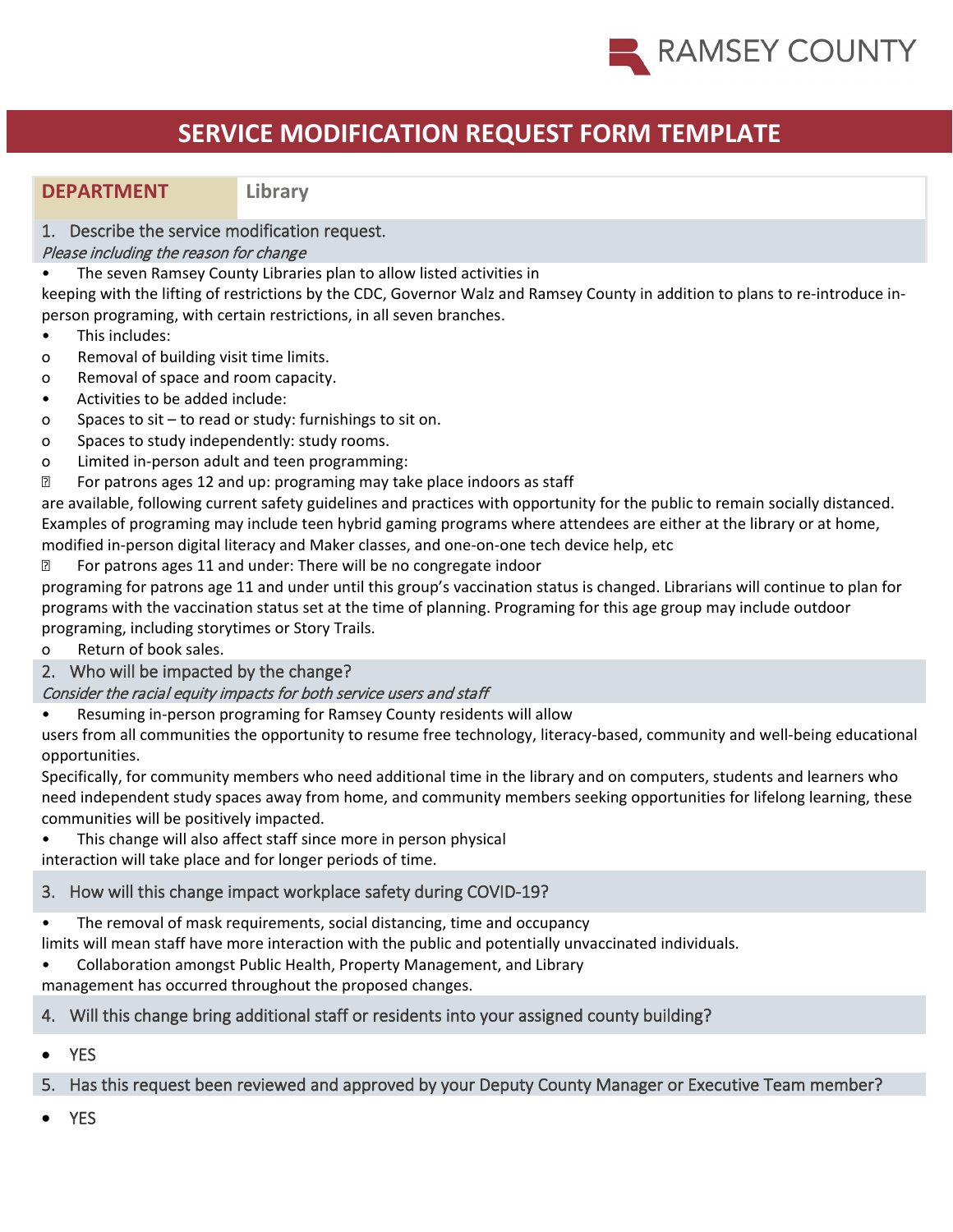